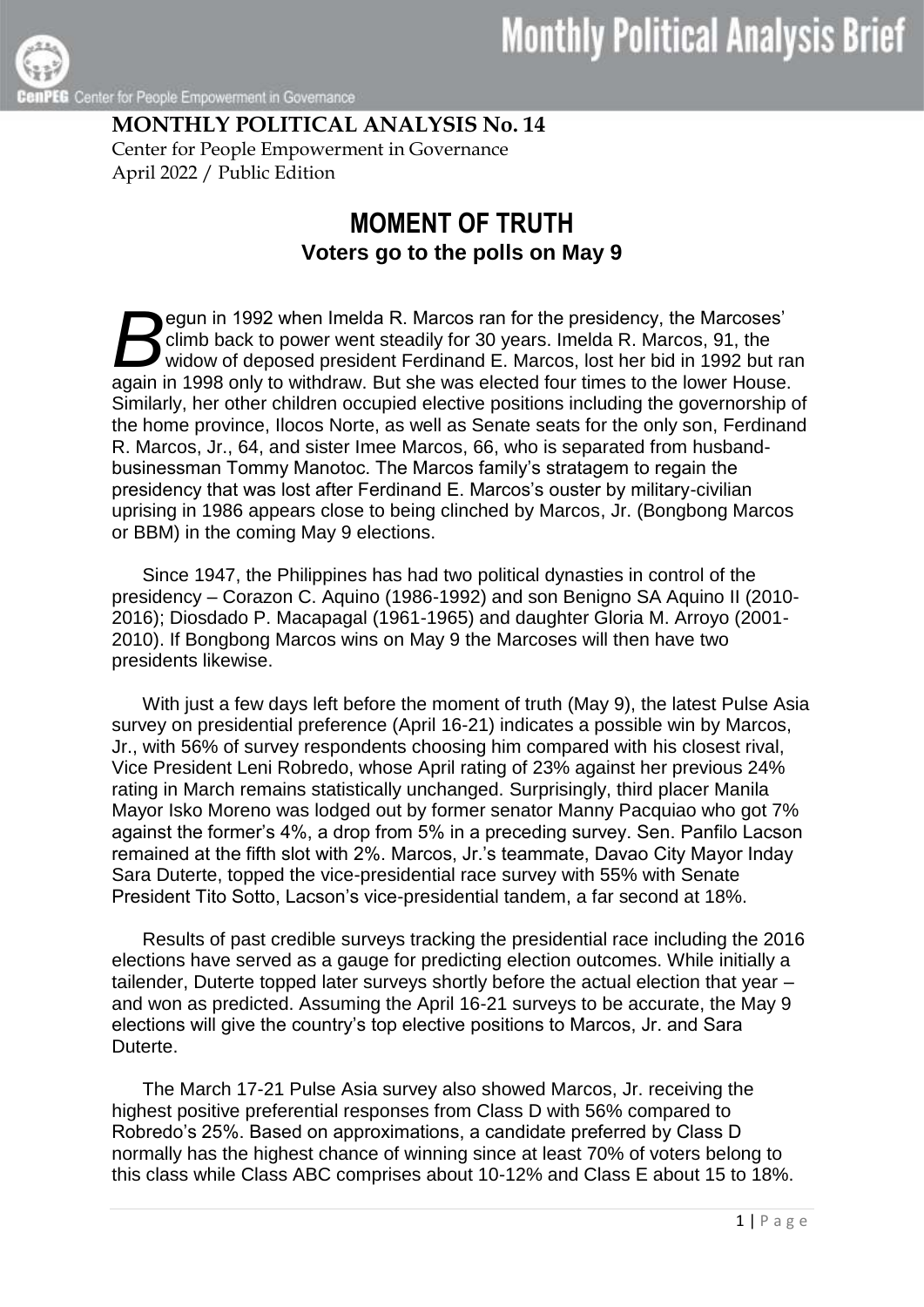If the bleak narratives of Marcos rule particularly during martial law (1972-1986) which saw massive rights violations, crony corruption, and economic bankruptcy were to be decisive in determining the outcome of the surveys, then BBM would have taken a beating in the ratings. But more than half of survey respondents (as well as actual voters) are 40 years old and below with no direct experience of the Marcos years (total term, 20 years). Similarly, the historical truths of the Marcos dictatorship have not been taught adequately in schools leaving many youths who now constitute more than 50% of the electorate uninformed about what is considered the dark years of Marcos rule.

Conversely, many who had lived under martial law were dissatisfied with post-Marcos administrations for failing to keep their promises of making their lives better after acting as major players in the ouster of Marcos. Leading this pack were Cory Aquino and son Benigno SA Aquino II who were leaders of the Liberal Party (LP). The LP has been headed by Vice President Leni Robredo who chose to run as "Independent" with a new color image of "pink" in place of the discredited "yellow" of the LP. In fairness, the Estrada and Macapagal-Arroyo administrations were said to have worse records. Many people who loath being under the LPs again now see BBM as some "pie in the sky".

Other factors should play to explain the ascendancy of Marcos, Jr. First, the continuing popularity of President Duterte has worked to the advantage of BBM who is paired with Sara. People who like Duterte and daughter Sara are also more likely to vote for BBM especially since Duterte has not formally repudiated the former in spite of his earlier expressions of disapprobation of BBM's candidacy for the presidency. Second, is the extreme division of the broad opposition bloc against a unified, single administration team. Third, is the huge financial and organizational resources of the BBM-Sara team especially with the support of the most powerful dynasties and oligarchs.

In recent years, the relatively young population born after 1986 when Marcos was ousted from power have become vulnerable to a media strategy of propaganda and disinformation funded by the Marcos wealth which had been reportedly plundered from the nation's wealth.

## **Social media strategy: "historical revisionism"**

The image-reengineering of the Marcoses was first reported by an online publication, *Rappler*, whose executive editor, Maria Ressa, was recently awarded the Nobel Peace Prize. *Rappler* claims it learned of a "Marcos family image" rebranding in 2019 saying that Marcos, Jr. had approached the London-based political data company, Cambridge Analytica, to undertake said project. (The information came from a former employee-turned-whistleblower, Brittany Kaiser.) The Cambridge Analytica CEO, Alexander Nix, saw it as a financial opportunity. The job was ramped up sometime 2014 when the Marcos family decided for BBM to run for the presidency, the first step of which was a vice-presidential run in 2016. In her book, *Targeted,* Kaiser described the Marcoses' efforts to rebrand their family as historical revisionism dished out by online data.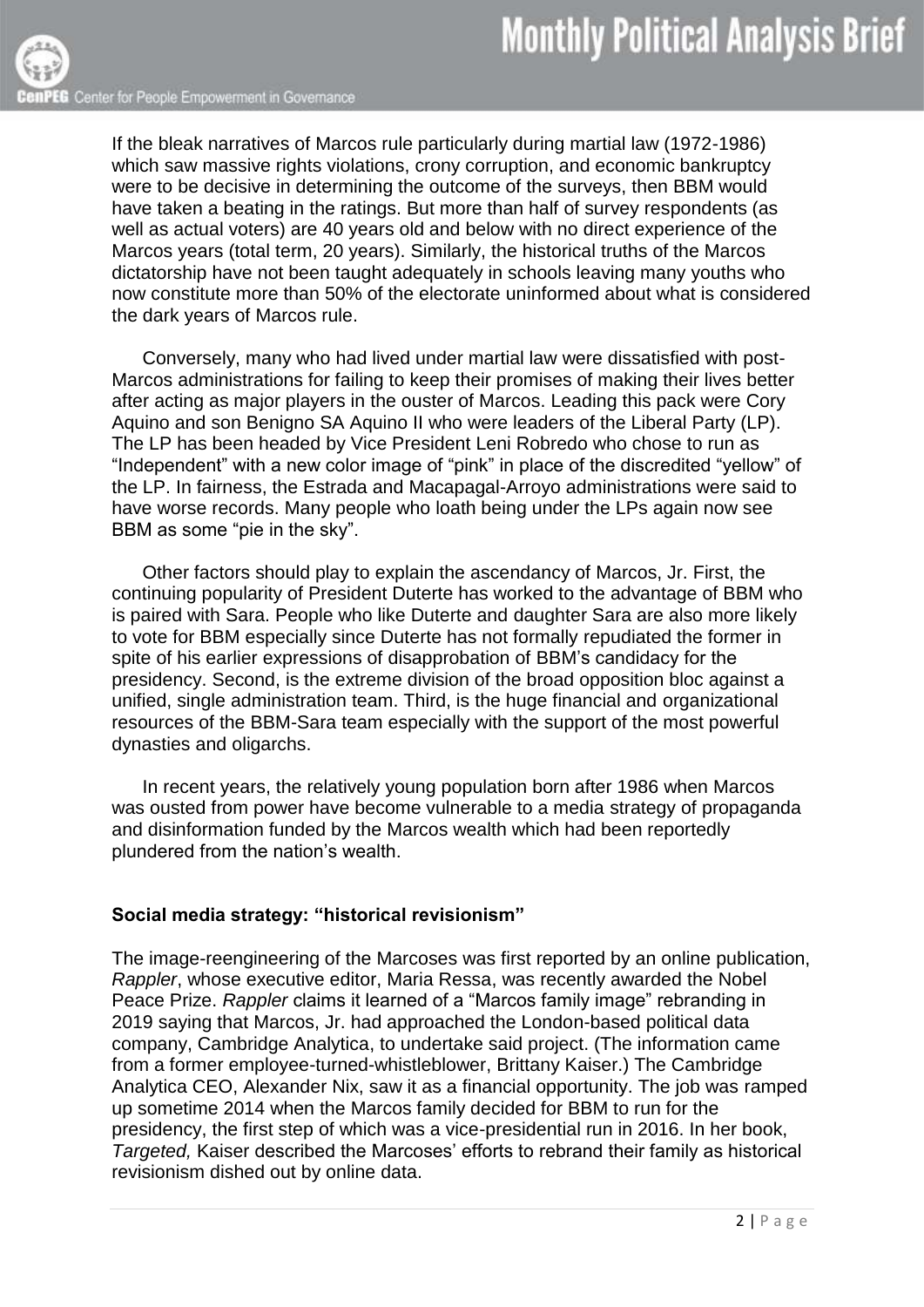Thus the rebranding strategy used an extensive network of fictitious Facebook pages managed by groups to alter the public perception of the Marcos family. This was done by either downplaying or outrightly denying kleptocracy and human rights violations during the martial law years. In addition, the Marcos patriarch's achievements were exaggerated while critics, rivals, and mainstream media were vilified. New fan pages, *Rappler* said, were continued after Marcos Jr.'s loss in the 2016 vice presidential derby. Another former Cambridge employee, Christopher Wylie, said the Philippines became the company's ["petri dish"](https://www.rappler.com/technology/social-media/239606-cambridge-analytica-philippines-online-propaganda-christopher-wylie) (laboratory) to test its techniques. (Cambridge also helped craft the social media strategy of Duterte for the presidential race that year.)

The Cambridge Analytica project was also confirmed by the *Washington Post* in a separate report in April 2022 saying that the company also used Facebook, Wikipedia, YouTube, and TikTok – which have millions of users in the Philippines – to spread key messages debunking Marcos as a "corrupt kleptocrat" but one who brought glory, wealth, and infrastructure to his country.

The *Rappler* expose' was denied in 2020 by Marcos' spokesman Vic Rodriguez and branded the report as "patently fake, false, and misleading."

If the rebranding stories are true, many of the votes that could go to Marcos, Jr. on May 9 can be said to be the result of social media manipulation. Social media manipulation is a new election strategy that will continue to nuance future elections even as the country's electoral process has long been dominated by political dynasties. In the current election, the electoral process is further weakened by institutional infirmities like the lack of a genuine political party system, a highlypoliticized Commission on Elections (Comelec), and the lack of an informed electorate. Personalities dwarf the need for issue-based politics that would go a long way toward creating an enlightened electorate.

## **Comelec and Smartmatic**

As of April, all members of the Comelec are appointed by the sitting president, Rodrigo R. Duterte, which casts doubt on the credibility of the poll body to ensure a level playing field in the May 9 elections. Duterte's political party, PDP-Laban (Cusi wing) had thrown its support behind the BBM-Duterte tandem. Aside from PDP-Laban (Cusi wing), the tandem has the formidable support of two former presidents, Joseph E. Estrada and Gloria M. Arroyo, and former Senate President Juan Ponce Enrile. The religious group, Iglesia ni Cristo (INC), which claims to represent 2M votes has also thrown its support behind Marcos, Jr.

On the other hand, the foreign company, Smartmatic, has been the Comelec's preferred source of the automated election system (AES) since 2010 despite persistent systemic flaws rooted in the overall lack of transparency in the automated process, including the lack of a thorough source code review, non-compliance with key legal requirements like digital signatures for members of the Electoral Board, prompt Random Manual Audit of elections returns, and public safeguards for the secure digital cards (SDs). A few weeks before the actual elections some concrete